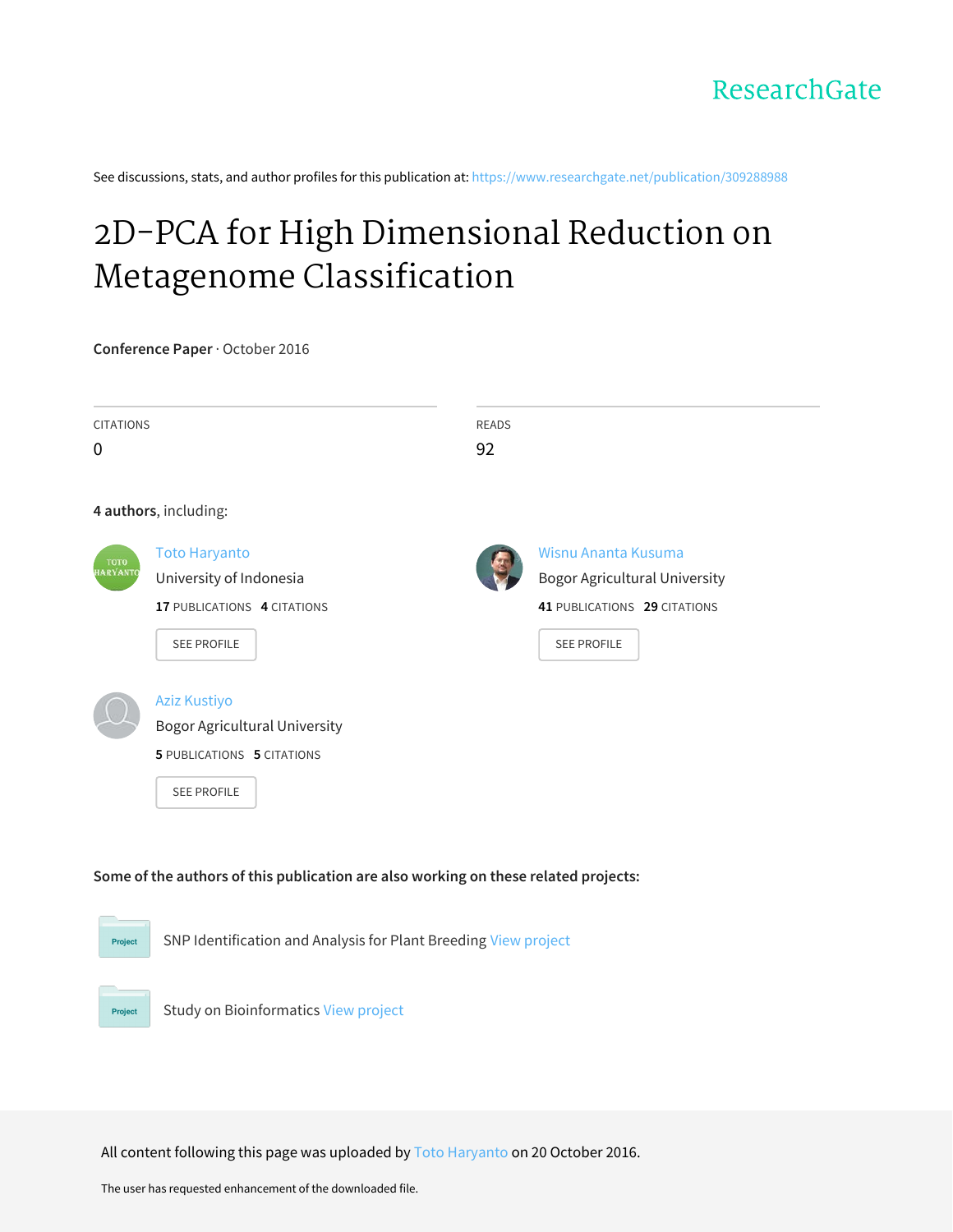# 2D-PCA for High Dimensional Reduction on Metagenome Classification

Lani Kurniasari<sup>1</sup>, Toto Haryanto<sup>2\*</sup>, Wisnu Ananta Kusuma<sup>3</sup> and Aziz Kustiyo<sup>4</sup>

<sup>1</sup>Department of Computer Science, Bogor Agricultural University, 16680, Indonesia, laninalks@gmail.com Department of Computer Science, Bogor Agricultural University,16680,Indonesia, laninalks@gmail.com "<br><sup>2\*</sup>Department of Computer Science, Bogor Agricultural University,16680, Indonesia, totoharyanto@.ipb.ac.id

<sup>3</sup> Department of Computer Science, Bogor Agricultural University, 16680, Indonesia, ananta@ipb.ac.id<br><sup>4</sup> Department of Computer Science, Bogor Agricultural University, 16680, Indonesia, azizku@ipb.ac.id

(\* corresponding author)

# Abstract

 Metagenome is a collection of microbes which the sample obtained directly from their natural environment. In metagenome analysis, binding is one process for classifying or cluster organism. Composition binning is one technique base on feature extraction before processed in the machine learning. K-mers as feature extraction widely known in bioinformatics research area especially metagenome analysis. Increasing k value in K-mers can produce high-dimensional feature and very time-consuming. Two-dimensional principal component analysis (2D-PCA) was conducted for dimension reduction in this research. The total of 214 microorganisms was obtained from NCBI at ftp://ftp.ncbi.nlm.nih.gov/genomes/Bacteria/all.fna.tar.gz and simulated by Metasim as DNA sequencer simulator software. K-Nearest Neighborhood (KNN) conducted for classification technique. The highest lapse time for 7-mers up to 304.70 seconds or 5.07 minute faster than without 2D-PCA for 3-NN classification process as the best result. The best result revealed from 3-NN with 99,51%, 93,75% and 99,89 for accuracy, sensitivity, and specificity respectively.

*Keywords*: 2D-PCA, k-mers, KNN, metagenome analysis, metasim

#### I.INTRODUCTION

etagenome analysis still continuously to be conducted in bioinformatics research area. Metagenome is a collection of microbes which the sample obtained directly from their natural environment without prior culture process. Metagenome bining is necessary for many research fields in bioinformatics [1]. Metagenome fragment binning is necessary to differ among DNA organism in the environment. For instance, the project to discover genome biodiversity on Sargasso sea near Bermuda. The sample obtained from the sea of non-redundant sequences [2]. M

Basically, binning process can be conducted by two approach, homology based and composition based. Homology approach was conducted by sequence alignment while in composition approach require feature extraction and then supervise or unsupervised learning. Tools such BLAST and PSI-BLAST are example for homology based software [3].

Feature selection technique has essential role in bioinformatics research area. One of the mayor issue in bioinformatics application is large set dimensionality. Feature selection technique will be applied in bioinformatics application is casuistic depend on the motivation of researcher [4].

K-Mers is one the feature extraction based on the frequency of occurrence of DNA combination.

 $\overline{a}$ 

McHardy [1] applied this technique to analyze metagenome. From research shown that 5-mers and support vector machine (SVM) revealed accuracy between 70 up to 90 percent depend on the length of the fragment.

The idea of k-mers is simple where the number of k will influence number of feature. In DNA sequence with four nucleotide adenine (A), cytosine (C), guanine (G) and thymine (T) can be formed  $4<sup>3</sup>$  or 64 feature combination when the value of *k* is 3. Assignment more of the *k* value are preferred because unique composition can be conducted. However, there thread-off is high dimensionality occurred extremely [5].

On the other hand, various technique for handling data with high dimensionality. Principal Component Analysis (PCA) is one of the well known as method to handle this problem. Commonly, PCA applied on image processing [6][7][8]. In bioinformatics application such protein classification, PCA also has been applied for reducing feature [9]. Comparing Independent Component Analysis (ICA) and PCA was proposed for Single Nucleotide Polymorphism (SNP) selection [10] and Gene Expression [11]

2D-PCA or two dimensional principal component introduced to answer the limitation of PCA. The representation image does not to be transformed to vector with 2D-PCA [12]. More than that, 2D-PCA has advantages from time efficiency than PCA. This method inspired us to apply 2D-PCA for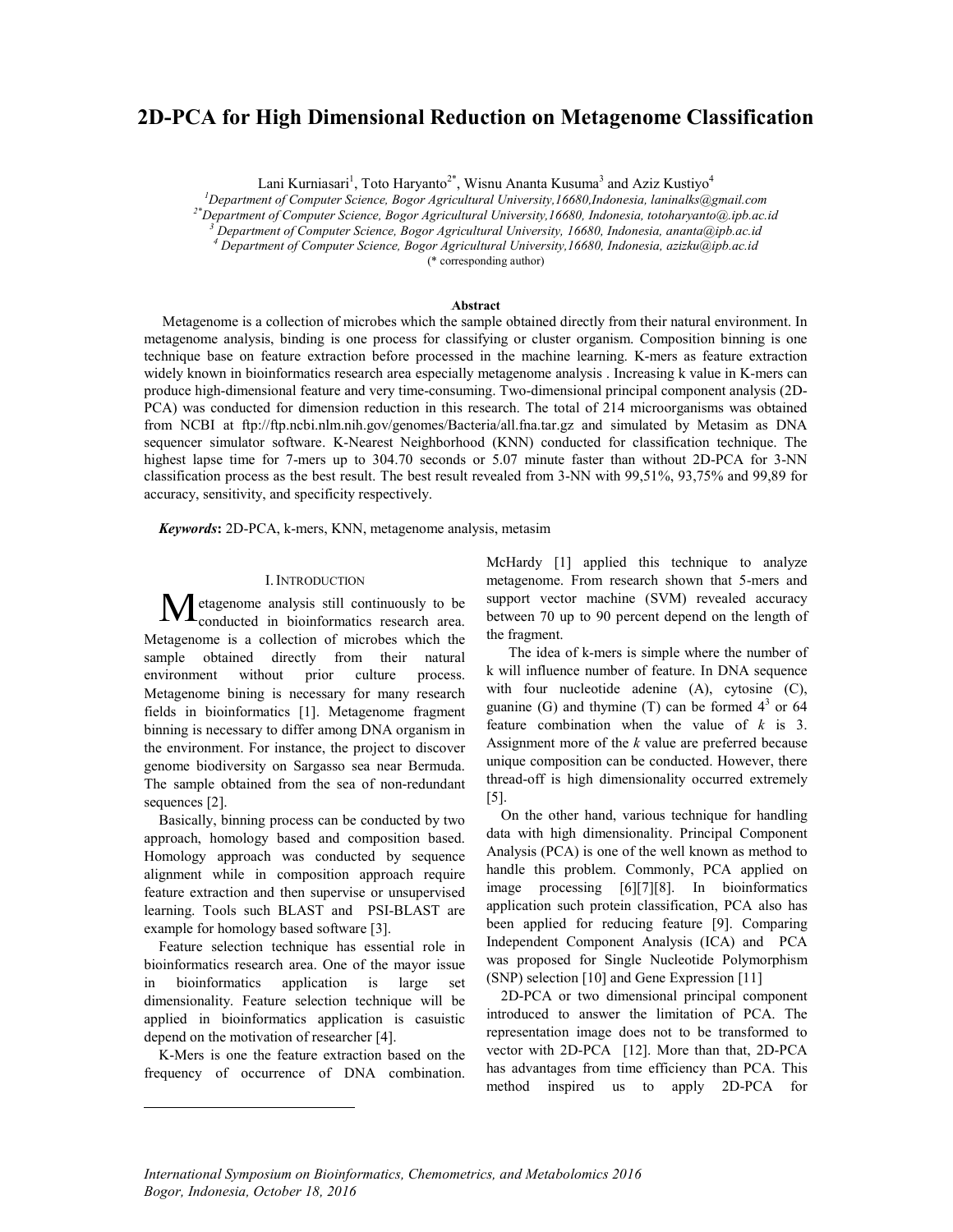bioinformatics application on metagenome classification.

#### II. RESEARCH METHODOLOGY

Systematically, this paper divided into four sections; data preprocessing, feature extraction, 2D-PCA dimension reduction and K-NN classification.

# *A. Data Preprocessing*

Whole genome data were accessed from National Center for Biotechnology Information (NCBI). This uniform resource locator (URL) at ftp://ftp.ncbi.nlm.nih.gov/genomes/Bacteria/all.fna.tar gz is source of the data. We have collected twenty five genus for 214 total organisms. List of genus data showed on Table 1.

| TABLE 1: LIST OF THE GENUS DATA SET |                |  |
|-------------------------------------|----------------|--|
| <i>Bacillus</i>                     | Pseudomonas    |  |
| <i>Brucella</i>                     | Rickettsia     |  |
| Burkholderia                        | Shewanella     |  |
| Campylobacter                       | Shigella       |  |
| Chlamydophila                       | Staphylococcus |  |
| Chlorobium                          | Streptococcus  |  |
| Clostridium                         | Synechococcus  |  |
| Corynebacterium                     | Thermotoga     |  |
| Francisella                         | Vibrio         |  |
| Haemophilus                         | Xanthomonas    |  |
| Helicobacter                        | Yersinia       |  |
| Lactobacillus                       | Mycoplasma     |  |
| Mycobacterium                       | Pseudomonas    |  |
| Mycoplasma                          |                |  |

Metasim is familiar tools for generating reads or fragment based on whole genome data [13]. Output from Metasim is fastA format data type with various number reads depend on length of each read.

# *B. Feature Extraction*

K-mers feature extraction was performed in DNA sequence for calculating the frequency of occurrence of nucleotide. The output from Metasim then processed to obtain the feature of the sequences. The combination of appearance adenine (A), cytosine (C), guanine (G), and thymine (T) captured from the fragment obtained by metasim. Figure 1 is illustration of feature extraction process for 3-mers.



Figure 1. Illustration 3-mers feature extraction

Feature extraction process will reveal matrix with high dimensional feature depend on number of *k*. This study tried to determine various *k* start from 5, 6 and 7. This is reasonable for applying reduction dimension.

# *C. 2D-PCA reduction dimension*

2D-PCA as an extension of 1D PCA conducted for reduction dimension. Different from standard PCA that reduce the vector, 2D-PCA will reduce matrix. 2D-PCA widely used in the image process. Each fragment output from feature extraction produce vector of the frequency of occurrence adenine (A), cytosine (C), guanine (G) and thymine (T). A number of the feature are various depend on n value in n-mers used. For 5, 6 and 7-mers will produce 1025, 4096 and 16384 features respectively.

These numbers of features are too large to be processed in classification algorithm or machine learning. For this reason, 2D-PCA proposed to handle high dimensional data [12].

Let *X* as vector transformation from random matrix  $A$   $m \times n$ .  $Y$  is result of transformation with equation

$$
Y = AX \tag{1}
$$

In this research, A is the matrix of the feature from the n-mers frequency for each read. For example, if we have 7-mers, there are 16384 feature vector.

Thus, we have to reconstruct as matrix 128 x 128.

The value of X will be determined as good projection. To get good value of X as projection vector, covariance matrix of A can be traced with this equation

$$
J(X) = tr(S_x)
$$
 (2)

When  $j(X)$  are total of scatter of projected sample and  $S_x$  is covariance matrix and  $tr(S_x)$  denoted trace of  $S_x$ . The covariance matrix  $S_x$  can be denoted in by

$$
S_x = E(Y - EY)(Y - EY)^T
$$
  
= 
$$
E[AX - E(AX)][AX - E(AX)]^T
$$
  
= 
$$
E[(A - EA)X][A - EA)X]^T
$$
 (3)

Therefore,

$$
tr(S_x) = X^T [E(A - EA)^T (A - EA)]X
$$
 (4)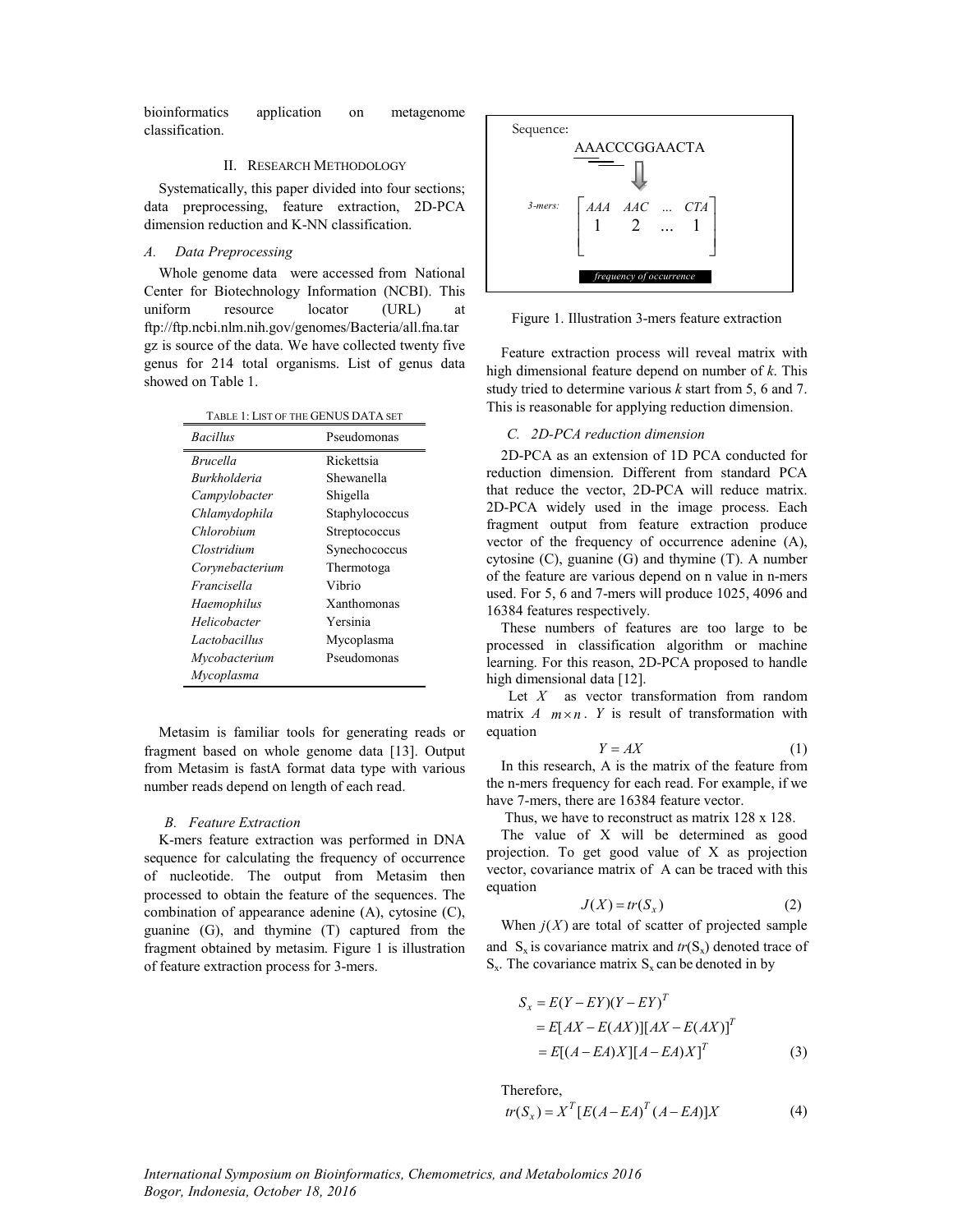Define  $G_t$  as  $n \times n$  covariance scatter matrix.

$$
G_t = [E(A - EA)^T (A - EA)] \tag{5}
$$

 $G_t$  will be evaluated using matrix from training data. If we have M training reconstructed matrix and *jth* denoted as matrix  $A_i = (j=1,2,3, \dots M)$  and average of sample matrix denoted  $A$ , then  $G_t$  can be evaluated as

$$
G_{t} = \frac{1}{M} \sum_{j=1}^{M} (A_{j} - \overline{A})^{T} (A_{j} - \overline{A})
$$
 (6)

In the other word, equation (2) can be

$$
j(X) = X^T G_t X \tag{7}
$$

 $G_t$  on the equation (7) called generalized total scatter criterion. After covariance of matrix A obtained, eigen value and eigen vector will be calculated. To obtained optimal value of X from  $X_1, X_2, \ldots, X_d$  interpret to orthonormal constrain and maximizing criterion *J(X).*

$$
\begin{cases} \{X_1, ..., X_d\} = \arg \max J(X) \\ X_i^T X_j = 0, i \neq j, i, j = 1, ..., d \end{cases}
$$
 (8)

Then, for given A as reconstructed matrix

$$
Y_k = AX_k, k=1,2,...,d
$$
 (9)

 $Y_1, Y_2, \ldots, Y_d$  are projected feature vector called principal component (vector) of the reconstruction matrix A.

#### *D. KNN classification*

Classification will be applied after 2D-PCA was finished. Transformation matrix output from 2D-PCA will be calculated. In 2D-PCA, column vector distance between testing set and training set were determined. For  $B_i = \left[ Y_1^{(i)}, Y_2^{(i)}, \dots Y_d^{(i)} \right]$  dan  $B_j = \left[ Y_1^{(j)}, Y_2^{(j)}, \dots Y_d^{(j)} \right]$ . The distance between  $B_i$  and  $B_j$  when B is matrix training and testing data defined as

$$
d(B_i, B_j) = \sum_{k=1}^d \left\| Y_k^{(i)} - Y_k^{(j)} \right\|_2
$$

when

$$
\left\| Y_k^{(i)} - Y_k^{(j)} \right\|_2 = \sqrt{\left( Y_k^{(1i)} - Y_k^{(1j)} \right)^2 + \dots + \left( Y_k^{(ni)} - Y_k^{(nj)} \right)^2}
$$

The notation  $\left\| Y_k^{(1)} - Y_k^{(1)} \right\|_2$  $\left\| Y_k^{(i)} - Y_k^{(j)} \right\|_2$  is distance between  $Y_k^{(1i)}$ as training and  $Y_k^{(1)}$  as testing data.

#### III. RESEARCH RESULT AND DISCUSSION

# *A. Data Preprocessing*

Metagenome Data were obtained from NCBI then simulated by Metasim software. Number of coverage for simulating this data is 10 and use 500 base pair (bp) for each read with FastA format. Number of read generated influenced by number of fragment for each organism. Figure 1 is an example of output from Metasim software from *Bacillus* genus.



Figure 1: example of read from Metasim as DNA Simulator software

#### *B. Feature Extraction*

n-mers feature extraction conducted for obtaining frequency of Adenine (A), Guanine (G), Cytosine and Thymine (T) combination in the nucleotide sequences. Number of feature in this experiment are 1024, 4096 and 16384 with number of n 5,6 and 7 respectively. For instance, if use n=5, there are AAAAA, AAAAC, AAAAG, AAAAT and etc. until TTTTT. The total of 214 data included training and testing extracted. Python programming language conducted for this process and Result of feature extraction is frequency of occurrence from A,C,G and T combinations. (Figure 2)



Figure 2: Capture of feature extraction with 5-mers

# *C. 2D-PCA Dimension Reduction*

The first step in 2D-PCA is constructed 2D matrix from n-mers feature extraction. Three matrices were constructed 32x32 for 5-mers, 64x64 for 6-mers and 128x128 for 7-mers. In principle component analysis, usually use covariance, however, to understand the degree of relation between features, the correlation was proposed after computing covariance. Equation (10) refers to the covariance formula.

*x y x y Cov <sup>x</sup> <sup>y</sup> <sup>r</sup>* . ( , ) ( , ) ……………………………(10)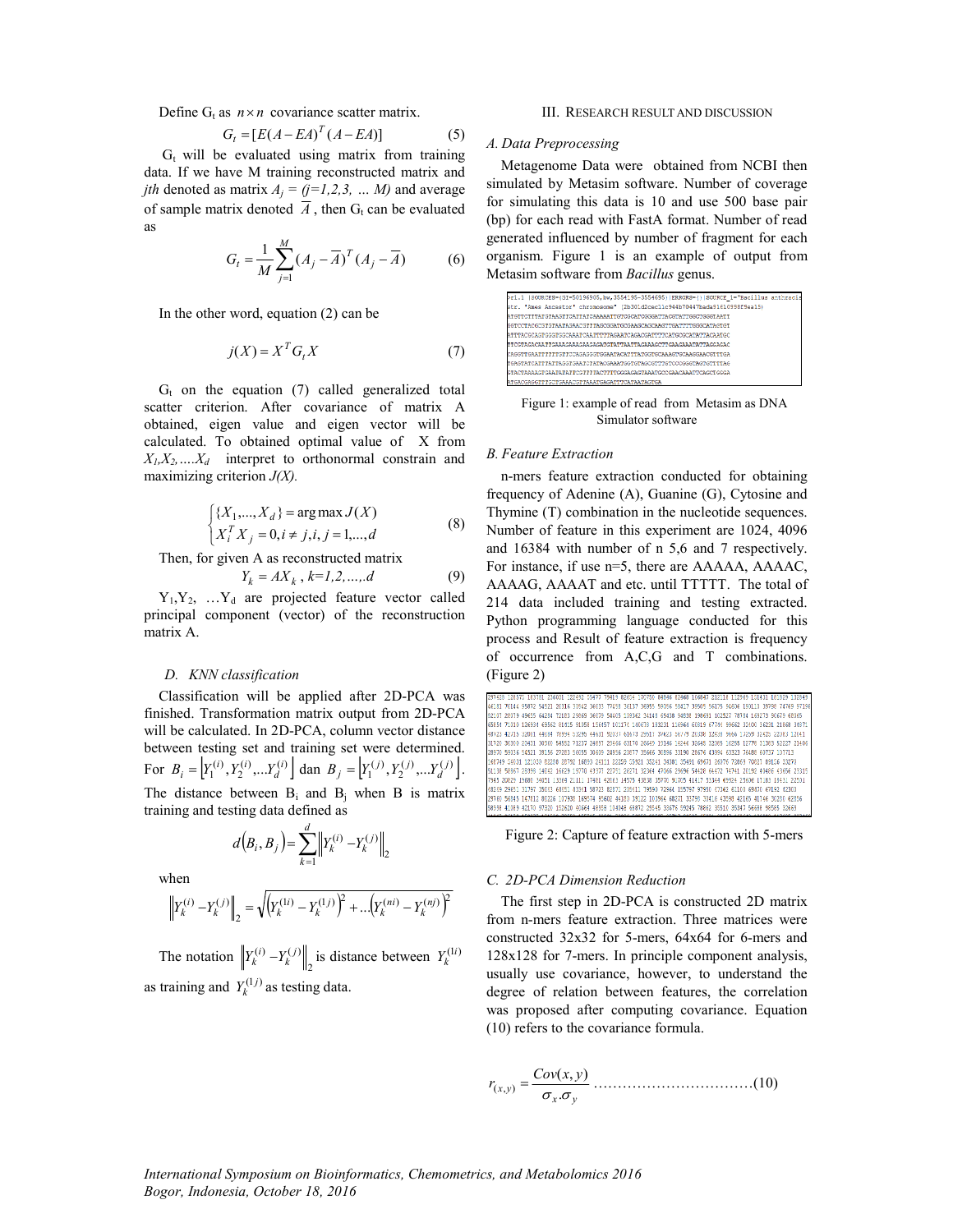where :

| Cov(x, y)    | : covariance of the variable x and y |
|--------------|--------------------------------------|
| $\sigma_{r}$ | : deviation standard of variable x   |
| $\sigma_{v}$ | : deviation standard of variable y   |

Figure 3 showed the example for correlation matrix constructed for 5-mers.

|                |        |        | 3      | 4      | 5      | 6      |        | 8      |    |
|----------------|--------|--------|--------|--------|--------|--------|--------|--------|----|
| 1              |        | 0.7068 | 0.8351 | 0.9500 | 0.6581 | 0.4376 | 0.3707 | 0.7087 | A. |
| $\overline{2}$ | 0.7068 |        | 0.9173 | 0.7902 | 0.7902 | 0.8541 | 0.7670 | 0.8189 | Ξ  |
| 3              | 0.8351 | 0.9173 |        | 0.8561 | 0.7440 | 0.7192 | 0.6401 | 0.7847 |    |
| 4              | 0.9500 | 0.7902 | 0.8561 | 1      | 0.7561 | 0.5653 | 0,4964 | 0.8185 |    |
| 5              | 0.6581 | 0.7902 | 0.7440 | 0.7561 |        | 0.8271 | 0.8286 | 0.9449 |    |
| 6              | 0.4376 | 0.8541 | 0.7192 | 0.5653 | 0.8271 |        | 0.9068 | 0.8275 |    |
|                | 0.3707 | 0.7670 | 0.6401 | 0.4964 | 0.8286 | 0.9068 |        | 0.7720 |    |
| 8              | 0.7087 | 0.8189 | 0.7847 | 0.8185 | 0.9449 | 0.8275 | 0,7720 | 1      |    |
|                | m      |        |        |        |        |        |        |        |    |

Figure 3: correlation matrix for 5-mers

After matrix constructed, vector Eigen, eigenvalue, proportion and cumulative proportion were calculated. Three types of principal starts from 88%, 95%, and 98%. The sequential step for implementing 2D-PCA in metagenome classification start from vector feature, generate 2D matrix construction, and PCA implementation. Table 2 show the matrix after 2D-PCA implemented for dimension reduction.

| vector  | constructed    |        | Matrix   |        |
|---------|----------------|--------|----------|--------|
| feature | matrix         |        | $2D-PCA$ |        |
|         |                | 88%    | 95%      | 98%    |
| 1024x1  | $32 \times 32$ | 32x4   | 32x9     | 32x16  |
| 4096x1  | 64 x 64        | 64x6   | 64x14    | 64x27  |
| 16384x1 | 128x128        | 128x10 | 128x26   | 128x53 |

# *D.K-Nearest Neighbor Classification*

Matrix from 2D-PCA will become input for K-NN classification. The Euclidian distance between vectors of the column in training and testing data set were computed. Two value of k (3 and 5) nearest neighbor experimentally conducted in this research.

Before 2D-PCA applied, the performance of KNN has been measured. Table 4 showed accuracy, sensitivity and specificity 3-NN and 5-NN. 2D-PCA applied in three type of Principal Component (PC) and three type of k-mers value. These combinations run on 3-NN and 5-NN. Therefore, there is total of 18 combinations of performances.

To evaluate the performance classification, accuracy, sensitivity, and specificity were calculated. Table 5 illustrate the result of classification with three nearest neighbors. Overall, the performance of classifier increase in line with the percentage of principal component (PC). The best accuracy up to 99.51 percent and sensitivity 93.75 percent.

TABLE 4: PERFORMANCE OF CLASSIFICATION WITHOUT 2D-PCA

| $3-NN$                                 |          |             |             |  |  |
|----------------------------------------|----------|-------------|-------------|--|--|
|                                        | accuracy | sensitivity | specificity |  |  |
| 5-mers                                 | 98.83    | 84.38       | 99.79       |  |  |
| 6-mers                                 | 99.12    | 87.5        | 99.89       |  |  |
| 7-mers                                 | 99.12    | 87.5        | 99.89       |  |  |
|                                        | $5-NN$   |             |             |  |  |
| sensitivity<br>specificity<br>accuracy |          |             |             |  |  |
| 5-mers                                 | 98.83    | 84.38       | 99.79       |  |  |
| 6-mers                                 | 98.93    | 85.94       | 99.79       |  |  |
| 7-mers                                 | 98.73    | 90.62       | 99.27       |  |  |

| TABLE 5 PERFORMANCE OF 3-NN CLASSIFICATION |  |
|--------------------------------------------|--|
|--------------------------------------------|--|

| vector  | PС     | Parameter |             |             |  |
|---------|--------|-----------|-------------|-------------|--|
| feature | $(\%)$ | $(\%)$    |             |             |  |
|         |        | Accuracy  | sensitivity | specificity |  |
| 5-mers  |        | 98.63     | 82.81       | 99.69       |  |
| 6-mers  | 88     | 98.93     | 84.37       | 99.89       |  |
| 7-mers  |        | 99.02     | 85.94       | 99.89       |  |
| 5-mers  |        | 98.83     | 84.38       | 99.79       |  |
| 6-mers  | 95     | 99.12     | 87.50       | 99.89       |  |
| 7-mers  |        | 99.32     | 90.62       | 99.89       |  |
| 5-mers  |        | 99.02     | 85.94       | 99.89       |  |
| 6-mers  | 98     | 99.32     | 92.19       | 99.89       |  |
| 7-mers  |        | 99.51     | 93.75       | 99.89       |  |

Not only performance but also execution time have been covered. In dimension reduction, time execution is one of aspect could be considered. Table 6 showed running time for the classification process.

K-NN is lazy learning algorithm because all of the training set will be computed when classification process occurred. That is why important to evaluate running time. According to the table 6, the highest lapse time is 521.08 second or about 8,63 minute faster for 7-mers with 88 principal.

TABLE 6: RUNNING TIME COMPARISON OF 3-NN CLASSIFICATION

| Vector            | PC     | running time |
|-------------------|--------|--------------|
| feature           | $(\%)$ | (second)     |
| without reduction |        | 44.02        |
|                   | 88     | 11.23        |
| 5-mers            | 95     | 18.03        |
|                   | 98     | 27.93        |
| without reduction |        | 137.07       |
|                   | 88     | 23.83        |
| 6-mers            | 95     | 45.76        |
|                   | 98     | 77.79        |
| without reduction |        | 581.26       |
|                   | 88     | 60.18        |
| 7-mers            | 95     | 132.94       |
|                   | 98     | 276.56       |

Beside three nearest neighbor, the research tried to evaluate five nearest neighbor in K-NN classification and Table 7 revealed the performance of classification.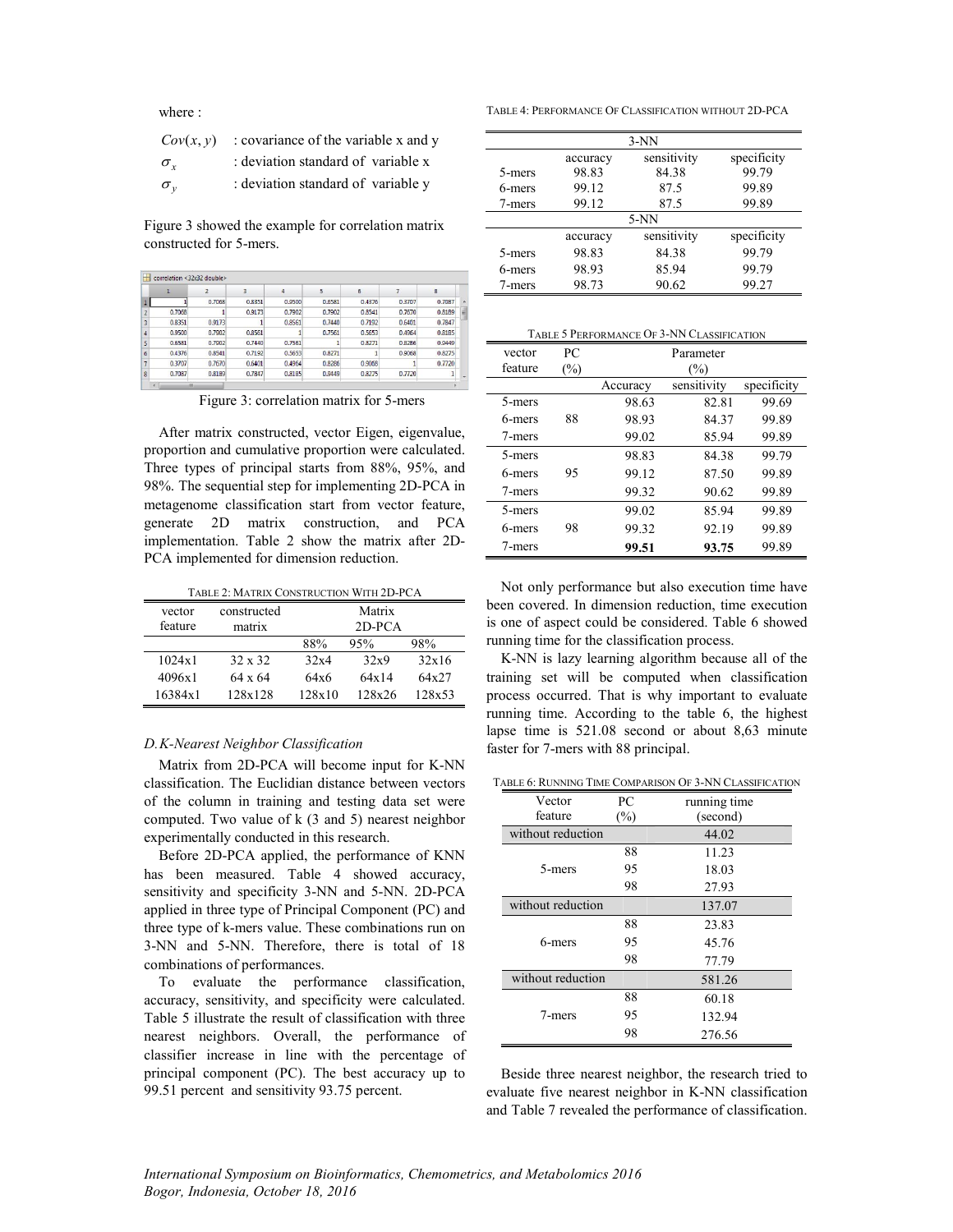According to the table 5 and 7, overall performance of 3-NN is better than 5-NN. Sensitivity in this research is a value describing the ability of classifier to classify organism appropriately. There are 64 organism from 16 genus were tested.

|         | TABLE 7: PERFORMANCE OF 5-NN CLASSIFICATION |          |             |             |  |  |
|---------|---------------------------------------------|----------|-------------|-------------|--|--|
| vector  | PС                                          |          | Parameter   |             |  |  |
| feature | $(\%)$                                      |          | (%)         |             |  |  |
|         |                                             | accuracy | sensitivity | specificity |  |  |
| 5-mers  |                                             | 98.05    | 76.56       | 99.48       |  |  |
| 6-mers  | 88                                          | 98.63    | 82.81       | 99.69       |  |  |
| 7-mers  |                                             | 98.63    | 82.81       | 99.69       |  |  |
| 5-mers  |                                             | 98.63    | 84.38       | 99.58       |  |  |
| 6-mers  | 95                                          | 98.73    | 84.37       | 99.69       |  |  |
| 7-mers  |                                             | 99.22    | 89.06       | 99.89       |  |  |
| 5-mers  |                                             | 98.93    | 85.94       | 99.79       |  |  |
| 6-mers  | 98                                          | 99.32    | 90.62       | 99.89       |  |  |
| 7-mers  |                                             | 98.73    | 90.62       | 99.27       |  |  |

High sensitivity and accuracy are important in metagenome classification. Nevertheless, K-NN as lazy learning technique very depends on the number of the feature while determining the class target. Therefore, running time with 2D-PCA is also considered to evaluate part of training data as the model classifier. In this research running time with 3- NN and 5-NN are compared.

Composition based feature extraction is one of the key point in metagenome fragment binning. Usually, vector feature was conducted directly to machine learning or classifier. In this case, we have 16384 features and very time consuming if processed to K-NN classifier. 2D-PCA applied to solve the high dimension problem. Very long vector transformed two-dimensional matrix and then PCA was implemented. According to Table 6 and 8, showed that the implementation of 2D-PCA reduces significantly running time to the both scenario of 3-NN and 5-NN classification.

TABLE 8: RUNNING TIME COMPARISON OF 5-NN CLASSIFICATION

| vector            | PС     | running time |
|-------------------|--------|--------------|
| feature           | $(\%)$ | (second)     |
| without reduction |        | 48.07        |
|                   | 88     | 12.28        |
| 5-mers            | 95     | 19.52        |
|                   | 98     | 31.36        |
| without reduction |        | 151.39       |
|                   | 88     | 24.32        |
| 6-mers            | 95     | 47.56        |
|                   | 98     | 91.80        |
| without reduction |        | 601.57       |
|                   | 88     | 60.74        |
| 7-mers            | 95     | 140.92       |
|                   | 98     | 281.52       |

Lapse time for the best classification result showed in Table 9. Lapse time means that classification process for 3-NN is 5,07 minute faster than without 2D-PCA. Meanwhile, using 5-NN take 7.67 minute faster than without 2D-PCA in classification process.

| TABLE 9: LAPSE TIME COMPARISON FOR THE BEST RESULT |  |
|----------------------------------------------------|--|
|                                                    |  |

| TABLE 7. LAFSE TIME COMITANISON FON THE BEST NESULT | lapse time<br>(sec) | accuracy | sensitivity | specificity |
|-----------------------------------------------------|---------------------|----------|-------------|-------------|
| $3-NN$                                              | 304.70              | 99.51    | 93.75       | 99.89       |
| $5-NN$                                              | 460.65              | 99.32    | 90.62       | 99.89       |

# IV. CONCLUSION

2D-PCA has been proofed effectively reduce the dimension of the data and give the time efficiency for classification using k nearest neighbor (KNN). The influence of 2D-PCA to the accuracy performance are not significantly different than without 2D-PCA.

#### ACKNOWLEDGEMENT

Thank you to Department of Computer Science, Bogor Agricultural University for Funding of this paper. To all member of Bioinformatics Research Group, thank you for insightful discussion.

#### **REFERENCES**

- [1] McHardy AC, Martín HG, Tsirigos A, Hugenholtz P, Rigoutsos I. Accurate phylogonetic classification of variabel-length DNA fragments. Nature Methods. 2007. 4(1):63–72. doi: 10.1038/nmeth976.
- [2] Qunit R, Wanamaker S, Close TJ, Lonardi S. CLARK: fast and accurate classification of metagenomic and genomic sequences using discriminative k-mers. BMC Genomic. 2015. 16(236):1-13. DOI 10.1186/s12864- 015-1419-2.
- [3] Altschul SF1, Madden TL, Schäffer AA, Zhang J, Zhang Z, Miller W, Lipman DJ. Gapped BLAST and PSI-BLAST: a new generation of protein database search programs. Nucleic Acids Research, 1997.25(17): 3389–3402.
- [4] Saeys Y, Inza I, Larranaga P. A review of feature selection techniques in bioinformatics [review]. Bioinformatics. *Gene Expression*. 2007 23(19): 1. doi:10.1093/ bioinformatics/btm344
- [5] Wang R, Xu Y, Liu B. Recombination spot identification Based on gapped k-mers. Scientific Report. 6:23034. DOI: 10.1038/srep23934
- [6] Rodríguez A, Peris JE, Redondo A, Shimada T, Peña L. Principal component analysis (PCA) of volatile terpene compounds dataset emitted by genetically modified sweet orange fruits and juices in which a Dlimonene synthase was either up- or down-regulated vs. empty vector controls. 2016. Data in Brief 9:355–361. http://dx.doi.org/10.1016/j.dib.2016.09.003
- [7] Morales S, Naranjo V, Angulo J, and Alcañiz M. Automatic Detection of Optic Disc Basedon PCA and Mathematical Morphology. IEEE Transaction on Medical Imaging. 2004. 32(4): 786-796.